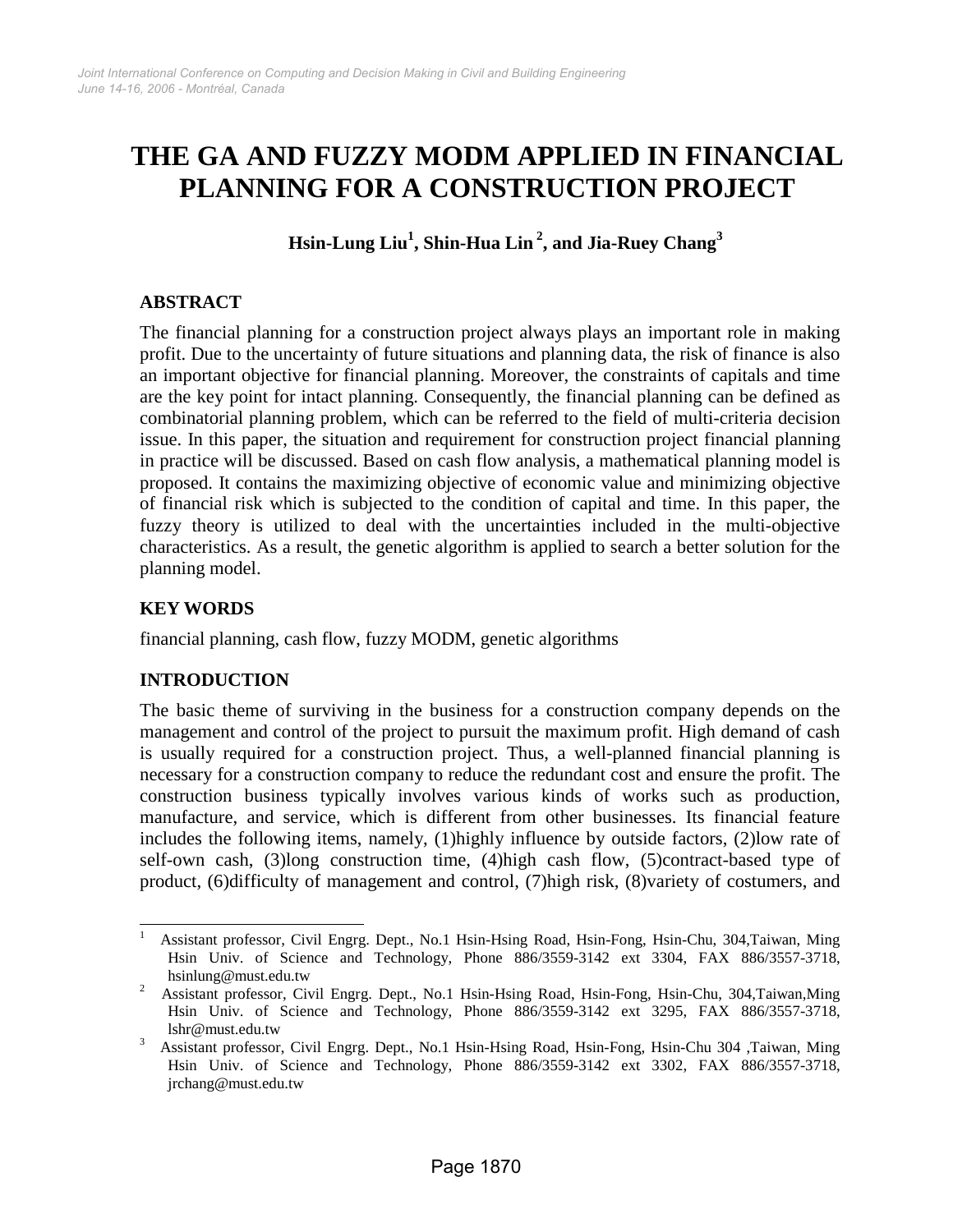etc. The major goal of a construction project is to complete the work on schedule and gain the maximum profit. The maximum profit of a construction project can be obtained from the following conditions (Tseng, 2001; Liu, 2000):

- (1) maximizing the net present value of cash flow to obtain the highest investment return,
- (2) balancing the cash flow from income and cost to ensure a better capital function,
- (3) minimizing the interest cost and reducing the construction expend payment.

Therefore, the financial planning of construction project has multi-criteria characteristics. Most multi-criteria decision making problems exist uncertainties caused by the lack of enough information and variant future. The uncertainty can be expressed by using the fuzzy theory, which was given by Zadeh (1965). Many applications were evaluated by using the fuzzy multi-objective method. The concept of fuzzy multi-objective optimization can also be used to find the maximal satisfying degree among constraints of conflicting objectives (Chen, 1999). To solve a complicated planning problem, it is likely to be treated as a NP-hard problem. Previous researches indicated that several heuristic methods to determine the solution by using Greedy Algorithm, Effective Branch-and Bound and Cutting Plane, etc.(Reeves, 1993). In most cases, the heuristic method can effectively deal with the problem and yield a reasonable solution. However, it often results in a local optimum solution. In 1989, the Mate-Heuristic method concept was introduced by Glover, which was approved by many mathematicians. This method is based on the traditional solution combined with higher level of Meta-strategies, which enable a better solution without the confinement of local optimization (Osman and kelly, 1996). The use of genetic evolution technique was introduced by Holland in 1975. In this method, many possible solution sets are produced for determining the better solution directly. Recently, genetic algorithm (GA) has been applied to different fields due to the fact that it is suitable to solve complicated and non-linear problems (Goldberg, 1997).

In order to establish the prototype financial planning model for construction business, one single construction project with multi activities is considered in this study. The analysis of cash flow is based on the following considerations and objectives: the most economical benefit, the least financial risk, and the shortest construction period. In addition, different capital sources and times for cash flow-in and flow-out are pre-defined. This paper presents a financial planning model which is established by mathematical programming form. To avoid the drawbacks of explicitly adopting heuristics to solve this finance planning, the concept of fuzzy MODM and GA are considered to obtain the better solution. It is suggested that this research result can be applied for contractor to manage the financial planning, which can reduce its financial risk and increase profit.

# **METHODOLOGY**

The methodology proposed in this study is discussed in detail. First, a mathematical model is constructed to represent the construction project finance planning problem. Next, the concept of GA is employed to transform the model parameters into a set of genetic codes to search for solutions. Some distinctive parameter coding and algorithm settings developed in this paper are also noted.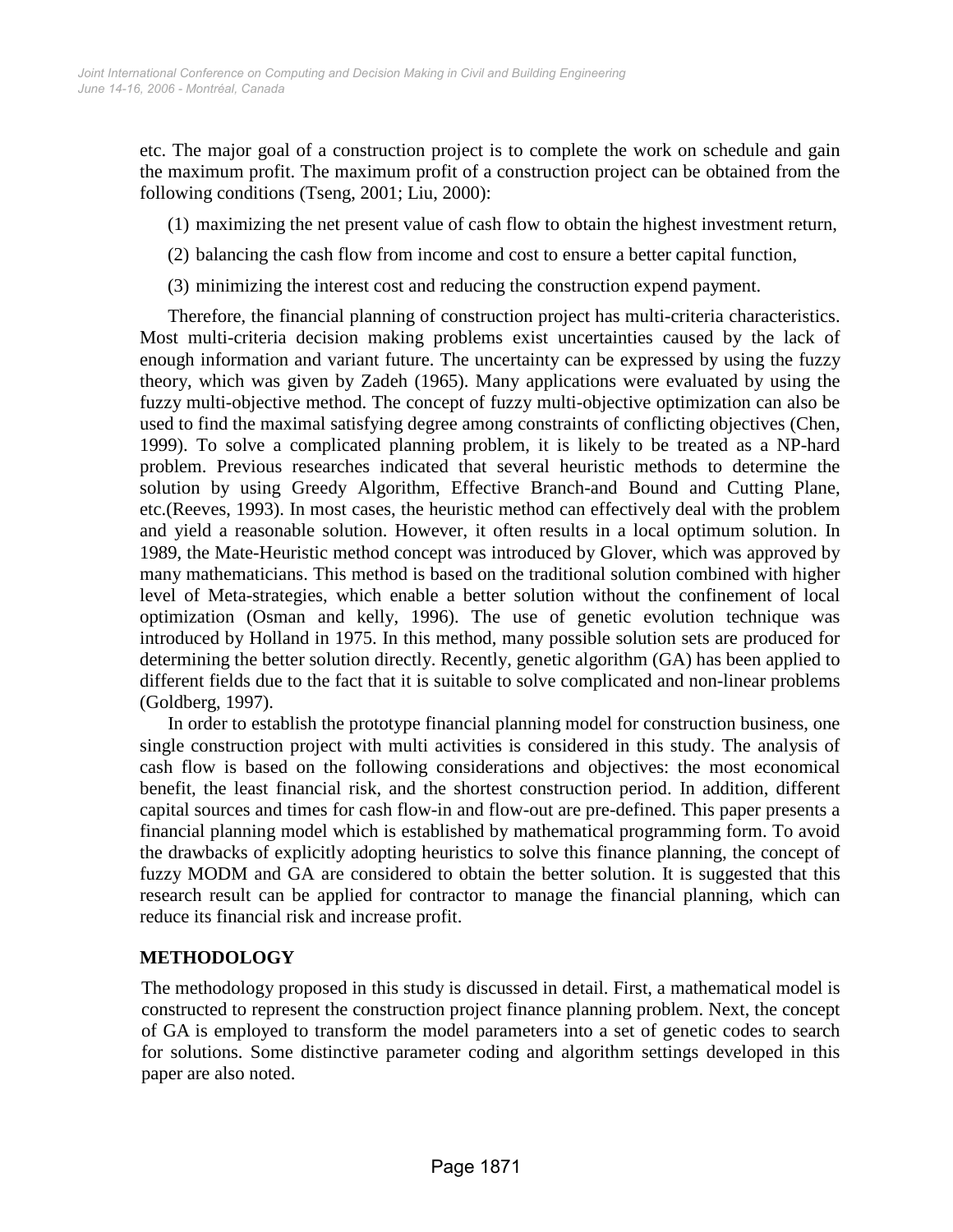### **MODEL FORMULATION**

#### **1. Objective functions**

(1) Maximizing net present value

$$
Max Z_1 = NPV = \sum_{t=0}^{T^+E_N} \frac{AR_t - AC_t}{(1+R)^t}
$$
 (1)

where *NPV* is the net present value,  $T'$  is the deadline of the project,  $E_N$  is the time between the last payment and the completion of the project, *AC<sup>t</sup>* is the cost of project at time *t*, and  $AR_t$  is the income of project at time *t.*  $AC_t$  and  $AR_t$  are expressed as follows:

$$
AC_{t} = \sum_{i=1}^{N} \sum_{t=t}^{t+D_{i}-1} AC_{it} * \delta_{it}; \qquad t = 1, 2, 3, ..., T' \qquad (1-1)
$$

$$
AR_{t} = AC_{t-E_{i}} * (1-r) \quad ; \quad t=1,2,3,...,T'
$$
 (1-2)

$$
ARt = 0 \t ; t = T'+1, T'+2,...,(T'+En)-1
$$
\t(1-3)

$$
AR_t = \sum_{t=1}^{t=T} (AC_t * r) \quad ; \quad t = T' + E_n \tag{1-4}
$$

In the above equations,  $\delta_{it}$  is equal to 1 if activity item *i* is completed in period *t* and equal to 0 otherwise,  $AC_i$  is the unit cost of activity item *i*,  $D_i$  is the duration of activity *i*, *r* is the ratio of reserved fund, and  $E_i$  is the time between the payment and the completion of the activity *i*. The unit cost is assumed as an average cost during the time period for the execution of activity. The payment of each activity is received in the interval of *E<sup>i</sup>* after completed. Both parameters of *r* and *E<sup>i</sup>* are given in the project.

(2) Minimizing Capital Cost

$$
M \text{in } Z_2 = R = \frac{\sum_{k=1}^{K} BP_k * R_k}{\sum_{k=1}^{K} BP_k} + R_R \tag{2}
$$

where  $BP_k$  is the capital accumulated from the  $k^{th}$  source, R is the average interest rate,  $R_k$  is the interest rate of the  $k^{th}$  source, and  $R_R$  is the extra interest rate against risk.

(3) Minimizing the variation of Accumulative net cash flow

$$
M_{11} Z_3 = \sum_{t=1}^{T} \left( DP_t - \frac{\sum_{t=1}^{T} DP_t}{T} \right)^2
$$
\n(3)

 $DP<sub>t</sub> = accumulatedive net cash flow at period t$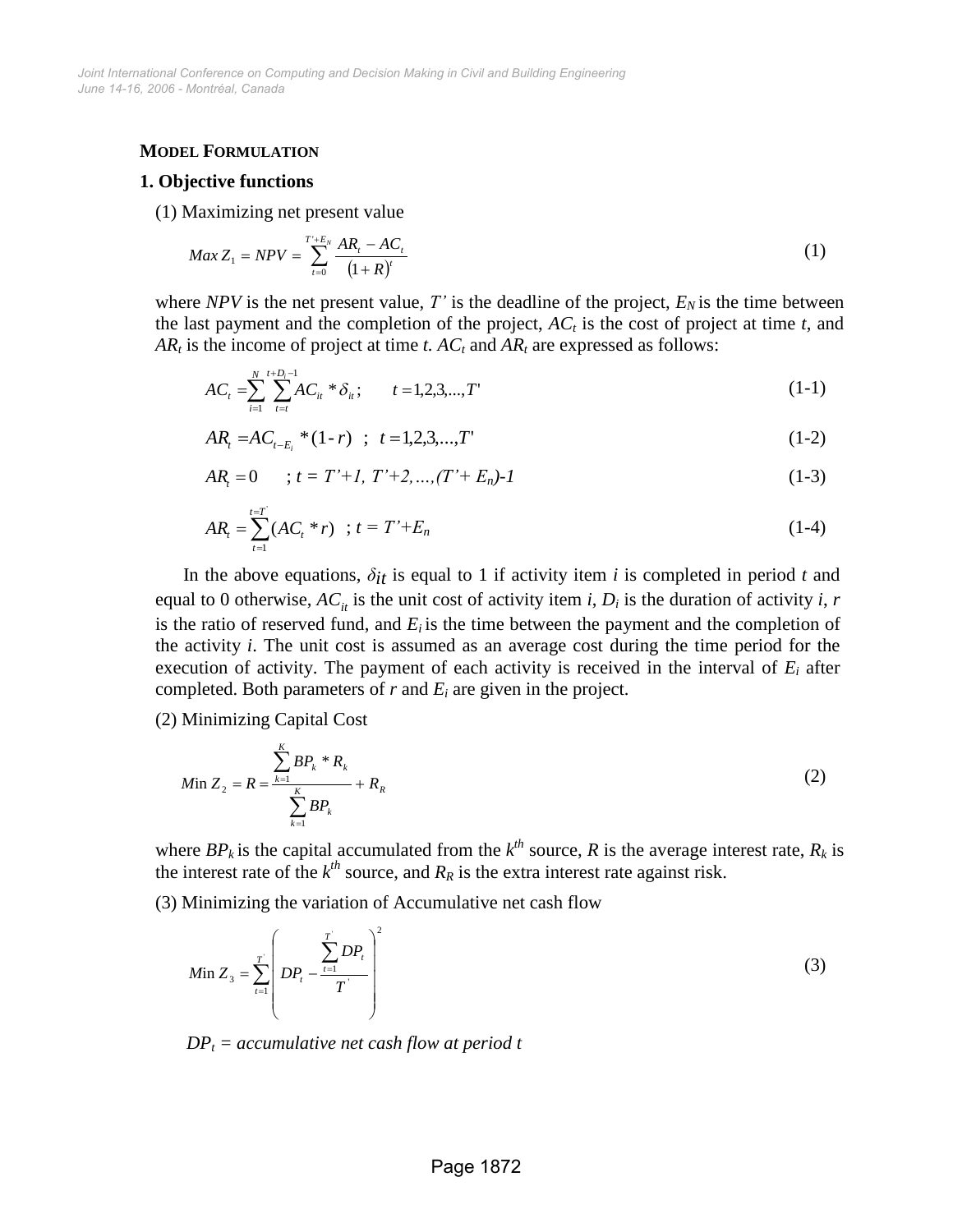*June 14-16, 2006 - Montréal, Canada Joint International Conference on Computing and Decision Making in Civil and Building Engineering*

$$
=\sum_{i=1}^{t} (AR_i - AC_i) \tag{3-1}
$$

(4) Minimizing the time for project completion

$$
Min Z_4 = \sum_{t=0}^{T} \delta_t * t \tag{4}
$$

where  $\delta_t$  is equal to 1 if project is completed in time t and equal to 0 otherwise.

#### **2. Constrain functions**

(1) Time constraints

Time constraints are required for each project and activity to be completed within a pre-determined time frame as given in Eq. (5) and Eq. (6), respectively.

$$
\sum_{t=1}^{T'} \delta_t = 1 \tag{5}
$$

$$
\sum_{i=T_i}^{T_i} \delta_{ii} = 1 \; ; \; i = 1 \sim N \tag{6}
$$

where  $T_i$  is the earliest possible period in which activity *i* can be completed,  $T_i$ ' is the latest possible period in which activity *i* can be completed, *N* is the total number of activity in the project.  $T_i$  and  $T_i$ 'can be analyzed by using the Critical Path Method.

#### (2) Time-logic constraints

A project is considered to be completed only when every activities in it are completed, which can be expressed in Eq.(7).

$$
\delta_{T} \leq \left[1 \atop{N}\right] * \sum_{i=1}^{N} \sum_{t=1}^{T} \delta_{it} \quad ; \quad T = 1, 2, 3, \cdots \cdots, T
$$
 (7)

An activity is considered to be started only after all of the activities preceding it are completed, which can be expressed in Eq.(8).

$$
\sum_{t=T_{ip}}^{T_{ip}} t * \delta_{ip} \le \sum_{t=T_{ij}}^{T_{ij}} t * \delta_{it} * -d_i \quad ; \quad \forall i, ip
$$

where *ip* represents all the activities preceding the activity *i* and  $T_{in}$ <sup>'</sup> is the earliest possible completed time of activity *ip*.

#### (3) Capital constrains

The demand of cash should not be exceeded to the supply of cash as given in Eq. (9).

$$
\sum_{k=1}^{K} BP_k - DP_t \ge 0, \quad t = 1, 2, \dots T
$$
\n(9)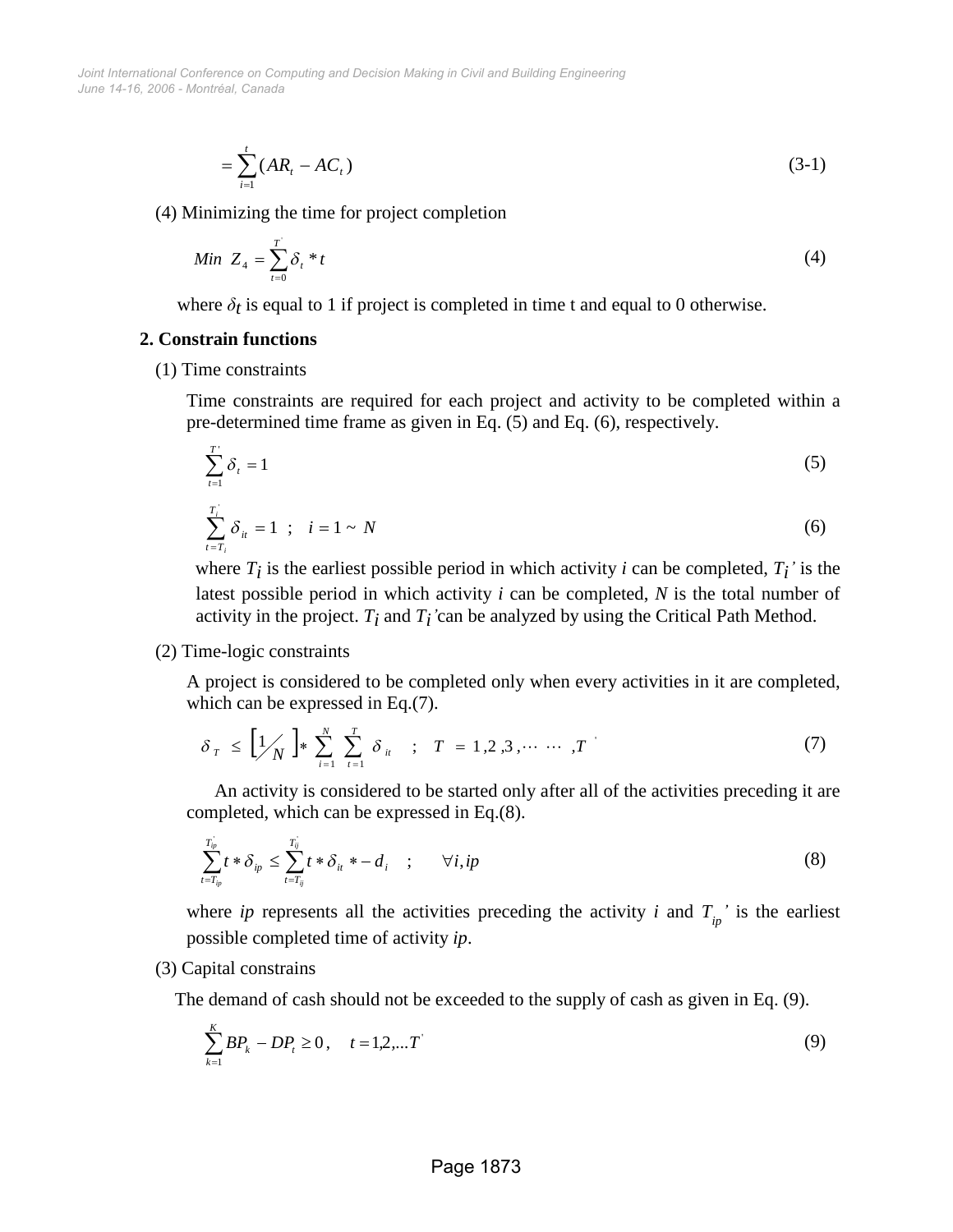The constraint of capital can be expressed in the following equation.

$$
BP_k = BP_k^* * X_k \quad k = 1, 2, \dots K \tag{10}
$$

where *K* is the  $k^{th}$  capital source,  $BP_k$ <sup>'</sup> is the upper limit of  $k^{th}$  capital source, and  $X_k$  is the spent ratio of the  $k^{th}$  capital.

(4) System variable constrains

The system variables  $X_k$ ,  $\delta_{it}$  and  $\delta_t$  are defined in the following equations.

$$
0 \le X_k \le 1 \quad ; \quad \forall \, k \tag{11}
$$

$$
\delta_{it}, \delta_t = \{0,1\} \qquad ; \quad \forall \, i, t \tag{12}
$$

To simplify the scope of problem, it is assumed that certain related information of project is known, which includes symbolic terms in the proposed mathematical model, i.e., *N*, *K*, *T<sup>i</sup>* ,  $T_i^{\prime}, T, D_i, E_i, r, R_k, R_R$ , and  $BP_k^{\prime}$ . The variables of  $\delta_{it}$  and  $X_k$  together form the solution of the problem, and  $\delta_t$ ,  $AC_t$ ,  $AC_t$ ,  $AR_t$  are all dependent variables of  $\delta_{it}$  and  $X_k$ .



Figure 1: Procedure of Implementing the GA Concept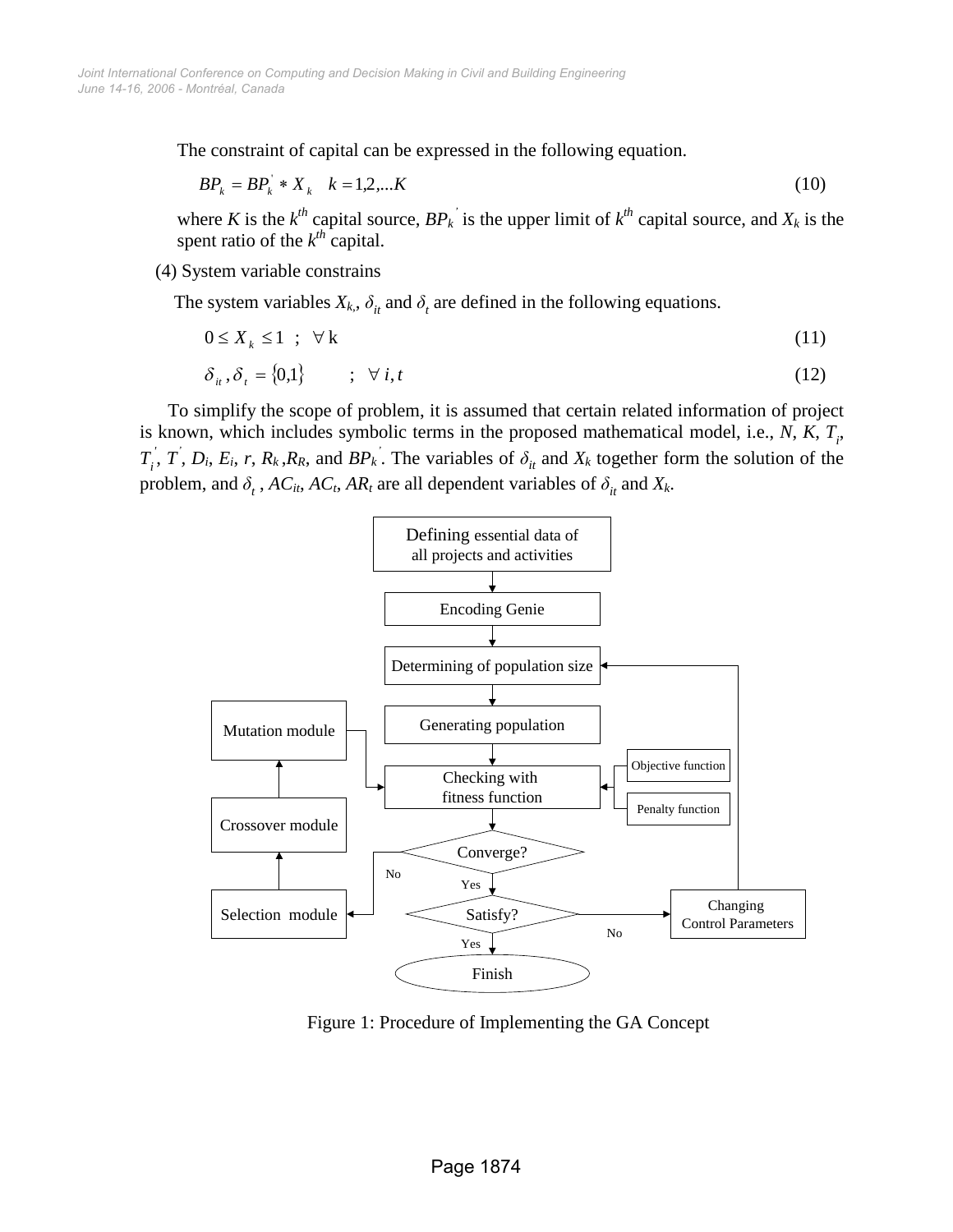# **SOLUTION PROCEDURES**

Due to the NP hard nature in the construction project finance planning problem, this work adopts the GA concept to avoid the associated computational complexity and potential local optimality. The challenge of adopting GA resides in the need to transform the model parameters from the mathematical form into a genetic form. The procedure for implementing the GA concept is depicted in Figure 1.

## **1. Encoding mechanism**

The first step is to transform the model parameters into a chromosome string. Each chromosome will represent a particular solution for the problem. To streamline the GA model,  $\delta_{it}$  is replaced by an auxiliary variable  $S_i$ .  $S_i$  represents the period during which activity *i* is completed and, therefore, its value is between  $T_i$  and  $T_i$ <sup>'</sup>. With the addition of  $S_i$ , the following procedural requirements must be specified:

- (1)  $S_i$  is generated randomly between  $T_i$  (the earliest completion period) and  $T_i'$ . If  $S_i$  is equal to  $t'$ ,  $\delta_{it}$  is equal to one in period t' and zero in all other periods. As a result, Eq. (6) and Eq.(11) are therefore satisfied.
- (2) Another auxiliary variable *S* is defined which represents the period during which project is completed. Therefore, *S* is the maximum value of  $S_i$  for all *i*, in which *i* is from 1 to *N*. If *S* is equal to *t'*, then  $\delta_i$  is equal to one in period *t'* and zero in all other periods. Since  $S_i$  will always be larger than  $S_{ij}$ , Eq. (7) is satisfied.

Furthermore, since the available value of  $X_k$  is between 0 and 1, Eq.(12) is satisfied. By modifying the system parameters and using the chromosome pattern, constraint functions of Eq.(5), Eq. (6), Eq. (7), Eq. (11)and Eq. (12) can be relaxed. This reduces the total model constraints into two formulations, namely Eq. (8) and Eq. (9). The chromosome used for this problem is defined in Table 1.

| Tuble 1. The available value for the embility of the |                   |                       |
|------------------------------------------------------|-------------------|-----------------------|
| Gene                                                 | $S_i$ ( $i=1~N$ ) | $X_k$ ( $k = 1 - K$ ) |
| Available value                                      | $T \sim T$ .      | ()~                   |

Table  $1$ <sup>.</sup> The available value for the chromosome

# **2. Determining population size**

After defining the chromosome, the population size in each generation can be decided. This population size represents the number of possible solution sets in each iteration. Normally, a suitable population size is determined through empirical knowledge or test. A size between 30 and 200 is commonly chosen (Goldberg, 1997). After determining the population size, the initial chromosome population can be randomly generated.

# **3. Evaluating the population fitness**

The fitness function validates the degree of achieving model objectives and ensures the effective solution search in each iteration. In this work, the fitness function  $Fit(x)$  consists of two sub-functions, namely a goal function  $G(x)$  and a penalty function  $P(x)$ . The fitness function is formulated as follows: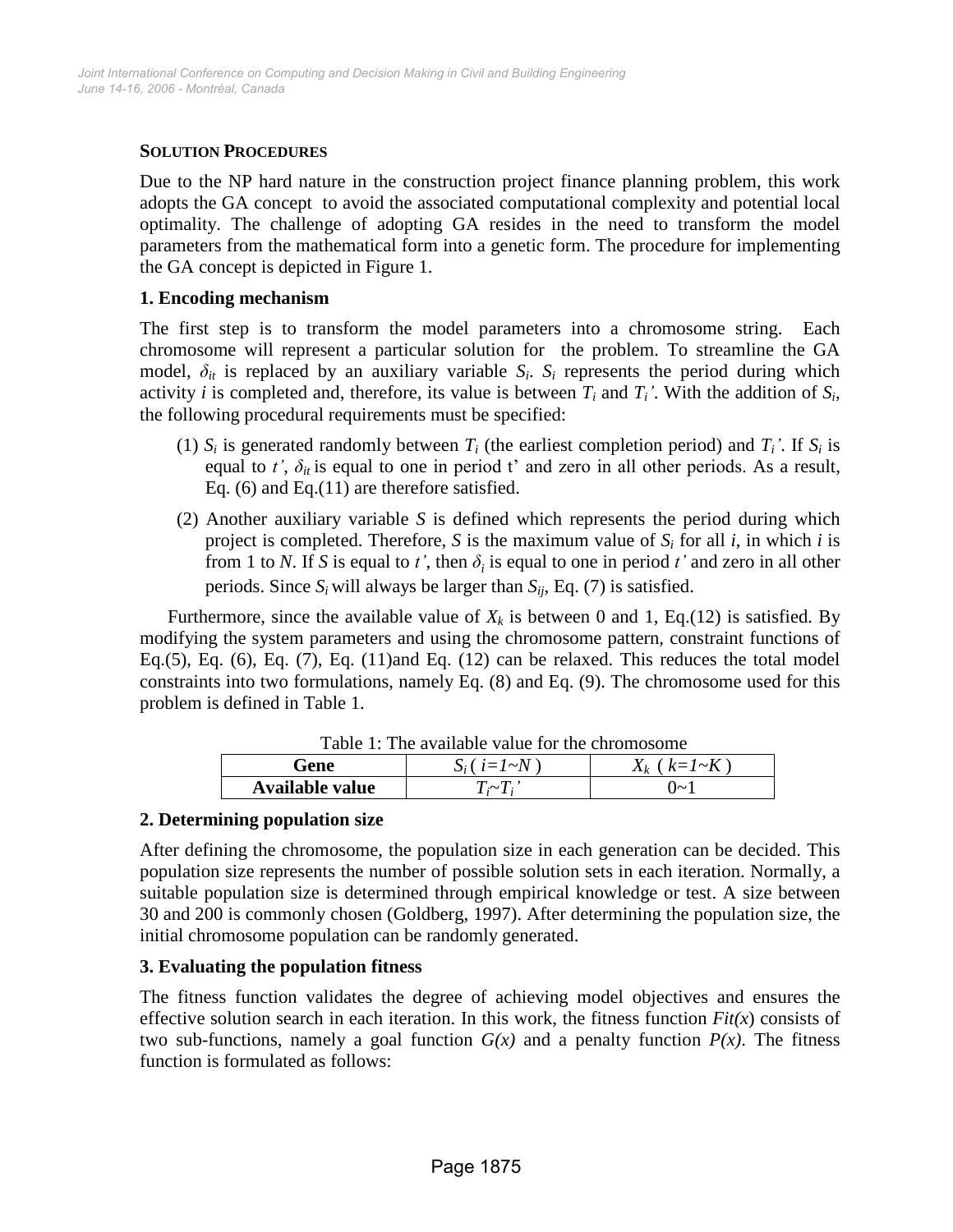$$
Fit(x)=W_G*G(x)+W_p*P(x)
$$
\n(13)

where  $W_G$  and  $W_p$  are the weight of  $G(x)$  and  $P(x)$ , which sole function is to ensure an efficient GA iteration. *G(x)* quantifies the degree to which the objectives are achieved, and  $P(x)$  quantifies the degree to which the constraints are satisfied. The deciding on  $W_G$  and  $W_p$ could depend on the decision maker's demand or examination.

A great variety of ways exist in the literature for designing *G(x)*. A fuzzy multi-objective approach is applied in this study because the optimal solution for Eqs.(1) $\sim$ (4) is hard to find. In this study, a basic concept of fuzzy multi-objective optimization is used to find the maximal satisfying degree among constraints of conflicting objectives(Chen, 1999).  $Z_i^+$  is the most likely optimistic value of  $Z_i$ , and  $Z_i$  is the most likely pessimistic value for  $Z_i$ .  $Z_i^+$  and  $Z_i^$ can be chosen by evaluating fitness value of chromosome, which have been generated in evolution.  $Z_i^*$  is the satisfying degree or fuzzy membership function of  $Z_i$ . The process may be carried out according to either of the following conditions:

(1) For objectives to be maximized

$$
Z_i^* = (Z_i - Z_i^-) / (Z_i^+ - Z_i^-) \tag{14}
$$

(2) For objectives to be minimized

$$
Z_i^* = (Z_i^* - Z_i) / (Z_i^* - Z_i^*)
$$
\n(15)

Then, the  $G(x)$  could be defined as  $\lambda$  which is expressed as follows:

$$
\begin{aligned}\n\text{Max } \lambda \\
\text{st} \\
\lambda \le Z_i^* \quad i = 1, 2, 3, 4, 5\n\end{aligned} \tag{16}
$$

The penalty function reveals the level to which the constraints are satisfied. To incorporate time-logic and resource constraints, the penalty function is formulated as follows:

$$
P(x) = (C_1 + C_2) / C^* \tag{17}
$$

where  $C_I$  is the number of satisfied time-logic constraints and can be derived by judging the inequality below.

$$
S_i - d_i \geq S_{ip} \quad \forall \, i, \, ip \tag{18}
$$

*Sjp* represents the period in which activity *ip* is completed and is a precedent activity to activity *i*. Once Eq. (18) is included in the model, the constraint given in Eq. (7) becomes redundant.  $C_2$  can be conveniently obtained by counting the times in which Eq. (8) is satisfied each iteration. *C\** is defined as the total number of constraint checks in each iteration. The total number of time-logic constraint checks (*NTL*) is obtained by examining the precedence relationship among all sub-projects. The total number of capital constraint (*Nc*) is  $T^*$ . Therefore,  $C^*$  is obtained from Eq. (19) as given below.

$$
C^* = N_{TL} + N_c = N_{TL} + T' \tag{19}
$$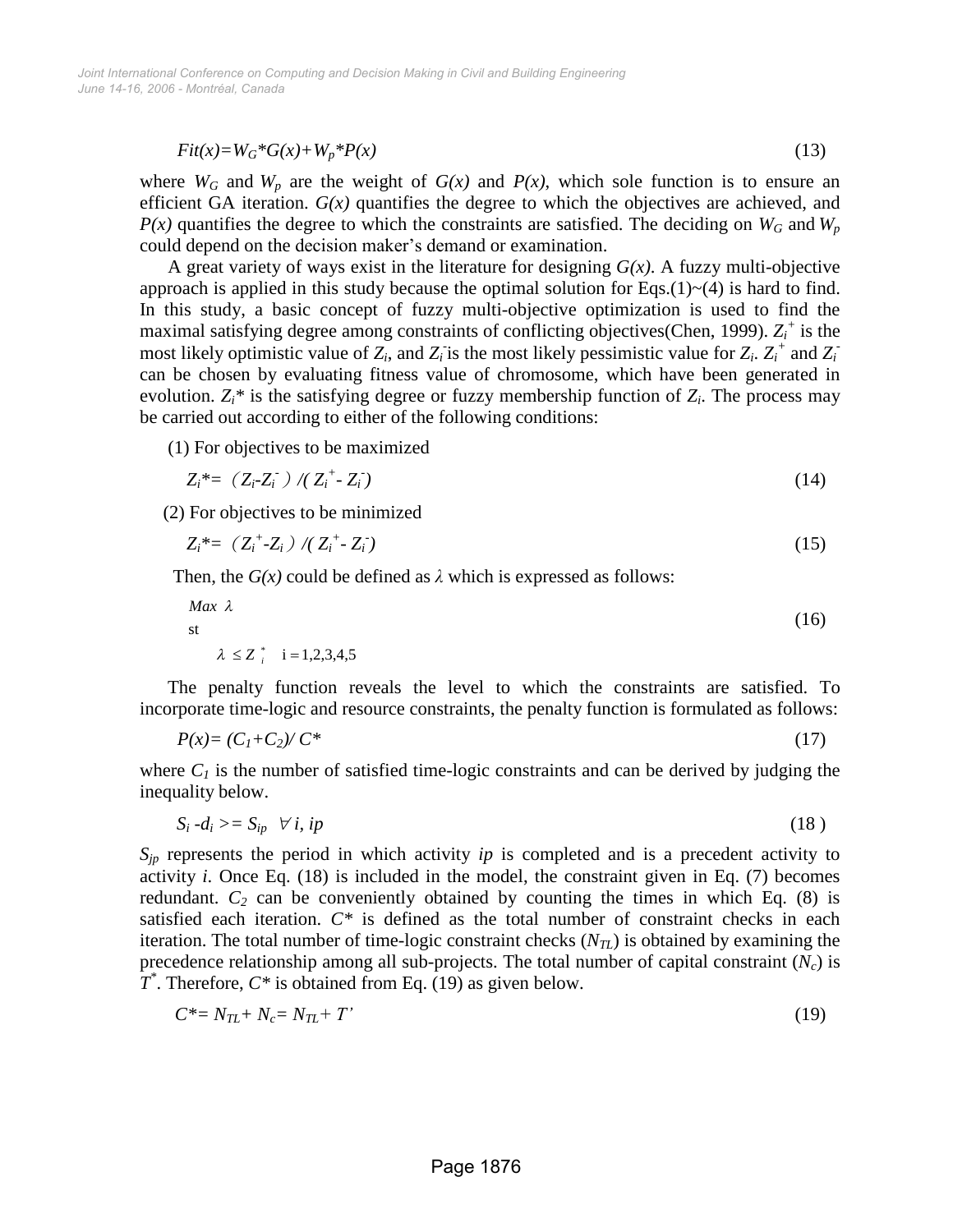# **4. Selection**

Selection is a process, which involves collecting useful chromosomes for the next generation. The useful chromosomes are those who receive a high fitness value. The selection process is carried out in two stages as described below.

- Stage (1): First, the best chromosome bank (BCB) is initiated, which includes  $B_I$ members. Each member of BCB should at least satisfy all constraints, i.e.,  $P(x)$  equals to one, and has a high  $G(x)$  value. All members in the BCB will replace those poorly performing chromosomes in the previous population.
- Stage (2): The number of promising chromosomes  $B_2$  is further duplicated, i.e., those with a high  $Fit(x)$  value, in the previous generation, are appended to the population, and the same number of poorly performing chromosomes are removed from the population.

The values of  $B_1$  and  $B_2$  may be dependent upon the size of the population.

## **5. Crossover and mutation**

Crossover refers to the exchange of genes between two chromosomes. The number of chromosomes opted for exchange is determined by the crossover rate. Through the exchange of genes, improved chromosomes may be generated. Several exchange types are commonly considered, including uniform crossover, two-point crossover and multi-point crossover, etc. A crossover rate from 0.5 to 1 is recommended by Goldberg (1997). The uniform crossover process is applied in this study.

In the mutation process, the value of a gene may be changed within its allowable range. The main purpose of mutation is to maintain the diversity of candidate salutations. The new value is given to a gene is random so that the likelihood of generating better solutions can be increased.  $N_m$  is the number of genes, which are given a new value. The mutation rate is defined as the ratio between  $N_m$  and the product of the total number of genes in a chromosome and the population size. In general, the acceptable mutation rate range is between 0.001 and 0.01(Goldberg, 1997).

## **6. Convergence Determination**

The iteration of the preceding algorithms will continue until a solution convergence is observed. Since the optimal solution is hardly defined, the following strategies are adopted for the solution search and as a guideline for judging a convergence, i.e., (1) when the variation in the fitness level among generations is within a satisfied limit, (2) when the variation in the goal function value among generations is within a satisfied limit, and (3) when the number of generations generated has accumulated to a predetermined level. If a better solution must be generated, the iteration will resume and the control parameters adjusted before the rerun.

# **7. Tuning control parameters**